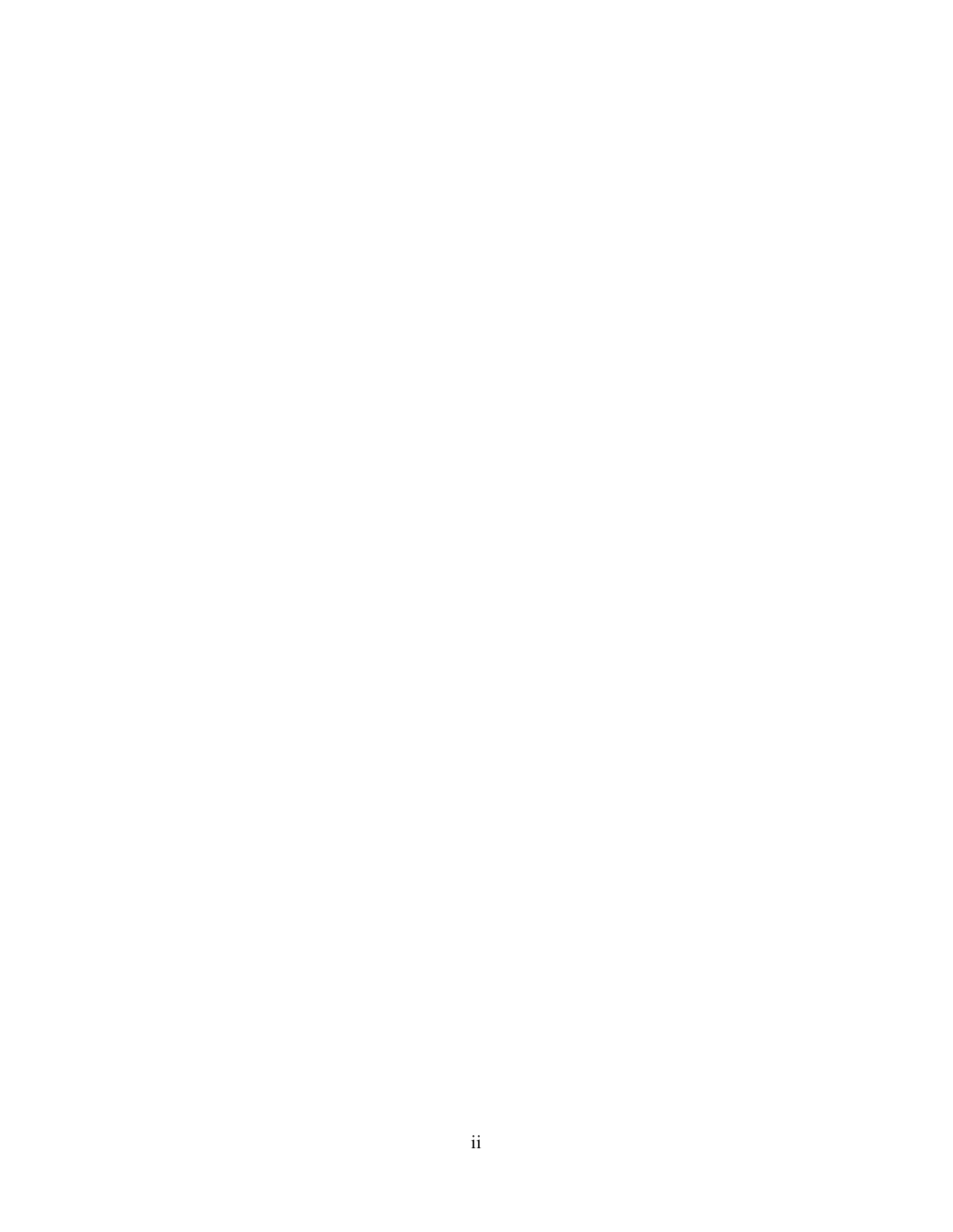### Published by-

2010 "Bad to the Bone"; Saved by the Blood

### **Copyright 2010 by Billy C. Bearden, All rights reserved**

All scripture quoted taken from the New King James version (NKJV) of the Bible unless noted in text.

Pictures of family members provided by author. Graphic art on cover by

#### C**ontents**

## On Interpretation of Scripture ………………………………………… v- vii Papa bear's Foreword …………………………………………………… viii- xii Panhandle Pictures………………………………………………………… xiii

#### **Old Testament**:

#### iii

## **Pg.**  $\overline{P}$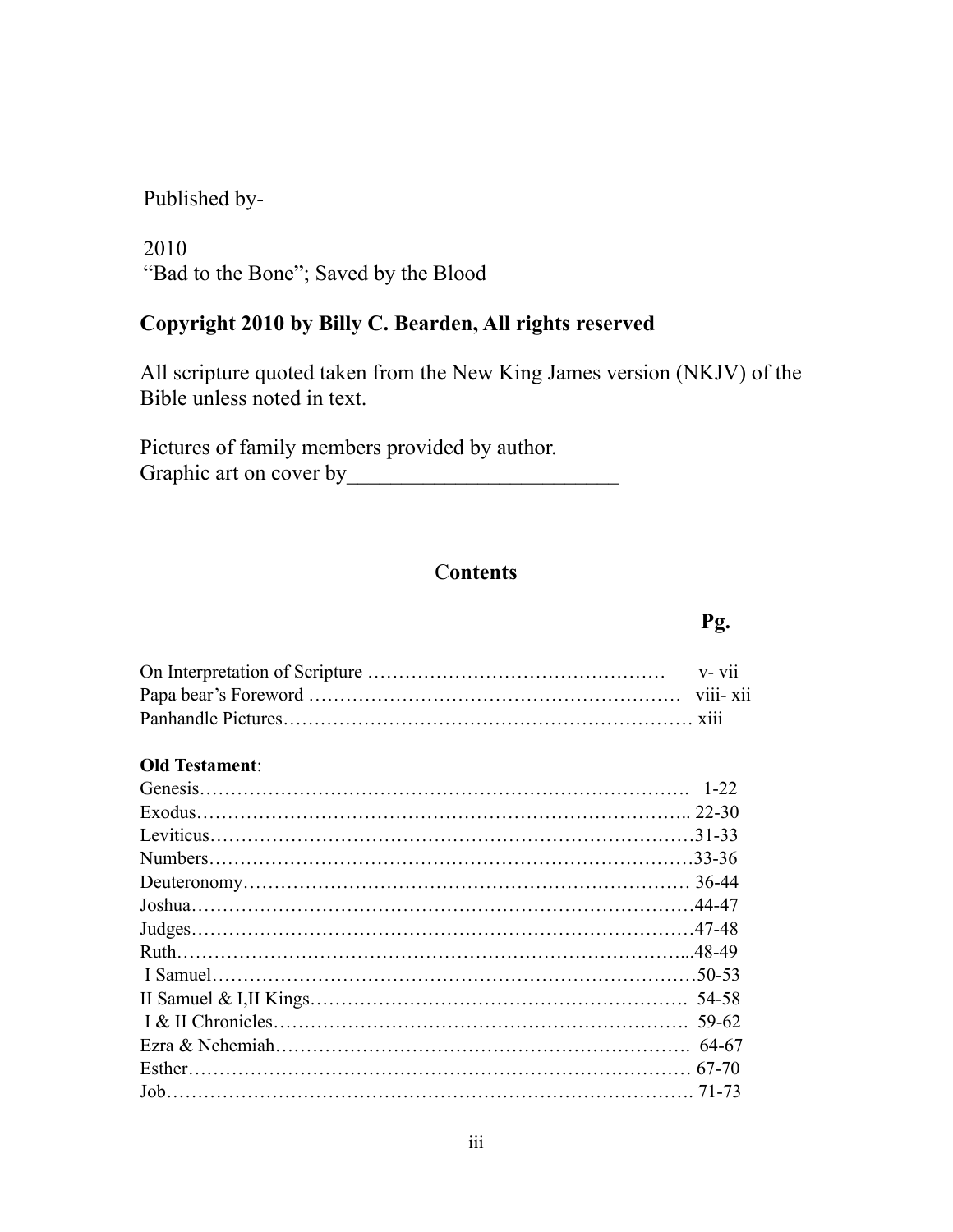| Nahum, Habakkuk, Zephaniah, Haggai and Malachi107-110 |  |
|-------------------------------------------------------|--|
|                                                       |  |
|                                                       |  |
|                                                       |  |
|                                                       |  |
|                                                       |  |
|                                                       |  |
|                                                       |  |
|                                                       |  |
|                                                       |  |
|                                                       |  |
|                                                       |  |
|                                                       |  |
|                                                       |  |
|                                                       |  |
|                                                       |  |
|                                                       |  |
|                                                       |  |
|                                                       |  |
|                                                       |  |
|                                                       |  |
|                                                       |  |
|                                                       |  |
|                                                       |  |
|                                                       |  |
|                                                       |  |
|                                                       |  |
|                                                       |  |
|                                                       |  |
|                                                       |  |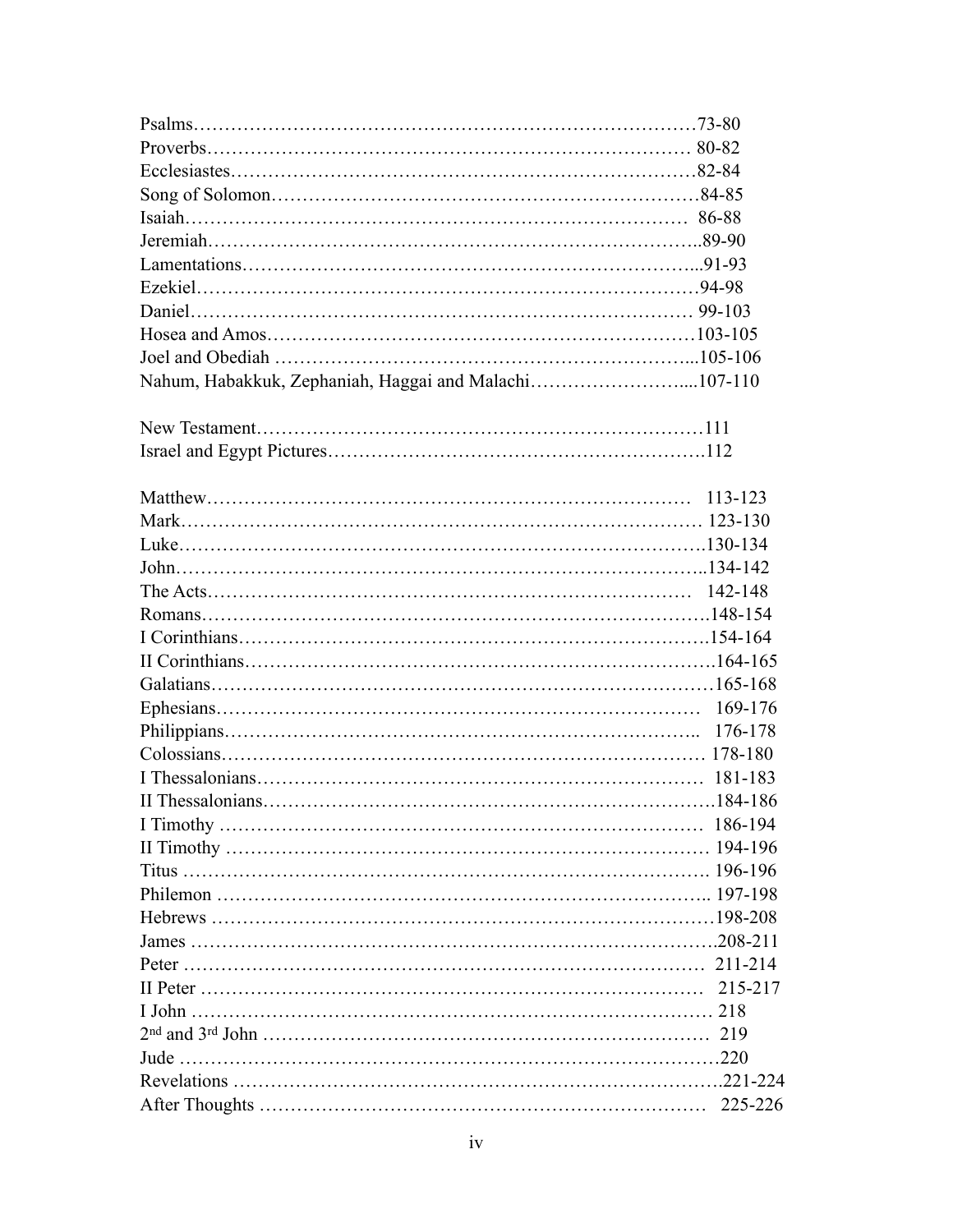### *On Interpretation of Scripture*

In any reading, as with handling the spoken word, one needs to understand the writers or speakers point of reference (his/her background, culture, style, audience and context of the subject). Speaking here primarily of the written word, a writer may write in a very simple and direct manner allowing the reader to interpret the writing in a simple literal fashion without a lot of danger of wrong interpretation. The Bible is certainly not a writing of this nature. It was written, transcribed and translated in a very different time from our modern age. In addition most of the original transcripts were written in Ancient languages of Hebrew, Greek and Aramaic, liberally utilizing metaphors, symbolism, parables, and numerology. While Bible scripture tells us that God is not the author of confusion, given these challenges, one has to be a very astute student to properly handle much of the Bible's writings and it is quite easy to understand that there are numerous chances for translators throughout history to miss the mark in properly translating original manuscripts or copies of older transcripts. There are even some accusations of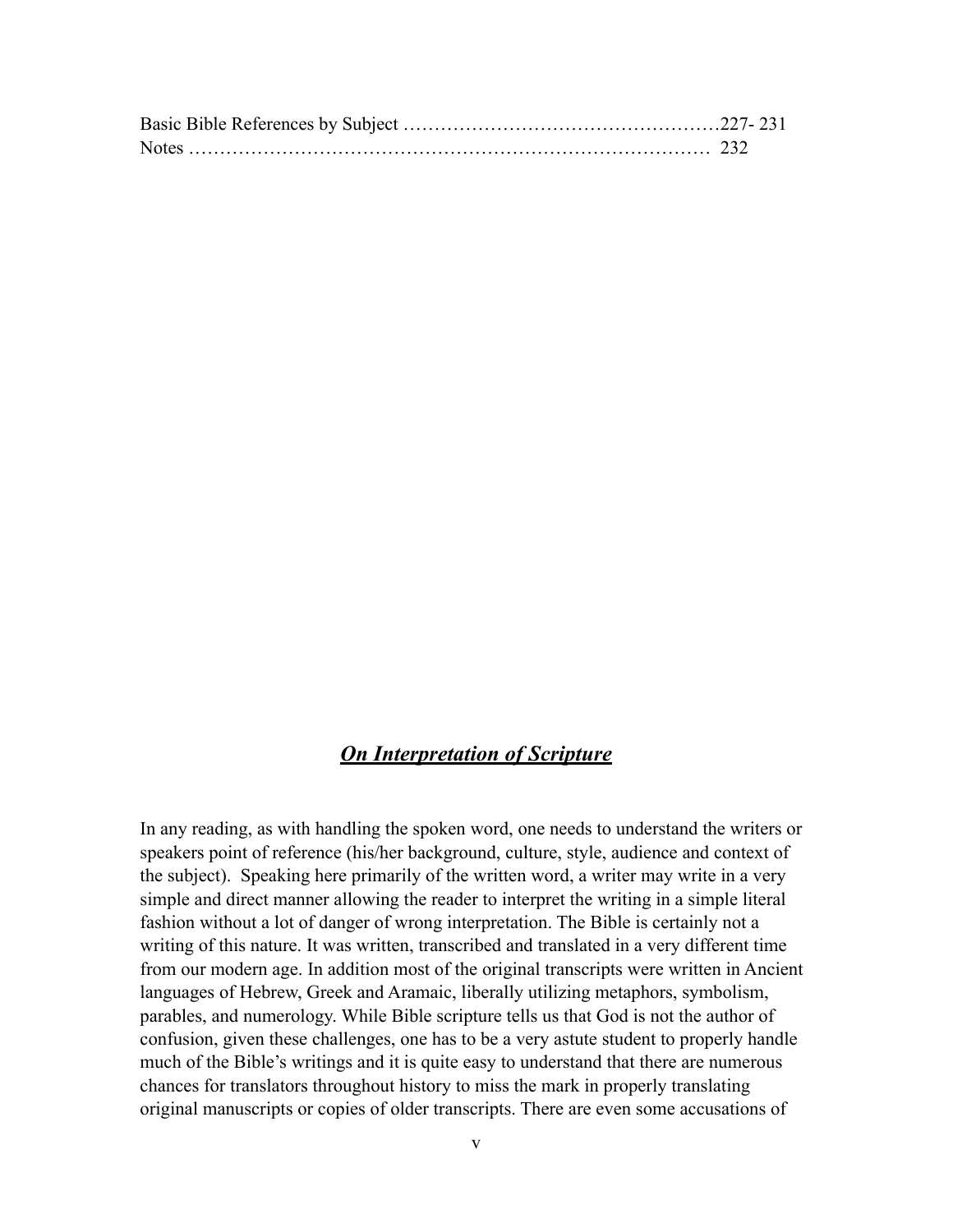factual conflict but careful research will disprove most of these accusations. You will find writers covering the same subject from a different perspective. When all is said and done there is little wonder that modern day readers come away with many differing interpretations that represent confusions of man. We will learn later that such confusion is not of God because His word states that God is not the author of confusion. For this reason it is not surprising that early Roman Catholic Church leaders went to great length for hundreds of years to keep their common members from having access to the scriptures. Not until some years after Martin Luther's break with Catholicism did the Bible become more accessible to the commoner. They (their Priest) rather interpreted the scripture themselves, reducing the opportunity for the unlearned reader to misinterpret the scripture. Some examples of writings open to different conclusions are Jesus' use of the parables like, "I am the vine and you are the branches" or "Destroy this temple and I will raise it again in three days." The listeners in the latter parable thought he was speaking literally of the temple in Jerusalem when in fact He was referring to His bodily resurrection on the third day after crucifixion. On baptism and the plan of salvation, the Gospel of John emphasizes, as did Christ, believe and you will be saved. Repentance or confession is not mentioned in some scriptures nor is baptism; therefore many conclude baptism is not required for salvation despite all Bible examples of individuals being saved participating in the final step of baptism. Also Paul and Peter's writings on salvation include baptism in most cases. Peter said in one scripture "baptism doth also **now** save us". He emphasized **"now"** because before Christ death, burial and resurrection, baptism had no significance in regard to salvation. It did have a Jewish meaning in the sense that a cleansing with water was called for prior to the priest approaching God on behalf of the Israelites sins. Even John's baptism had no other significance than **"fulfilling all righteousness"** by pointing to Christ perfection and ultimate sacrifice on a cross for our sins and salvation. But **"now" Peter says, "it does now save us".** The conclusion of the matter is that to properly get to the truth of God's will for this subject of baptism or any subject, one must look to the sum of God's word (Psalms 119: 160), "the entirety of your (God's) word is truth" to come to the truth which scripture tells us, "will set us free". (John 8:32) Few do that, preferring to select one or two passages and forming their theological conclusions solely on those scriptures and then our divisions begin.

#### **Other Challenges abound**:

As stated above, no subject is covered in any one chapter or verse. To reach proper conclusions of the truth then, one must search the complete Bible to draw conclusions. David in the Psalms expressed it perfectly when he said, "the **sum** of God's word are precious." (Psalms 139:17) You could say that it is impossible to know and understand the entire Bible and it would indeed seem so, considering how little we stay in study of the Bible and how shallow our effort is.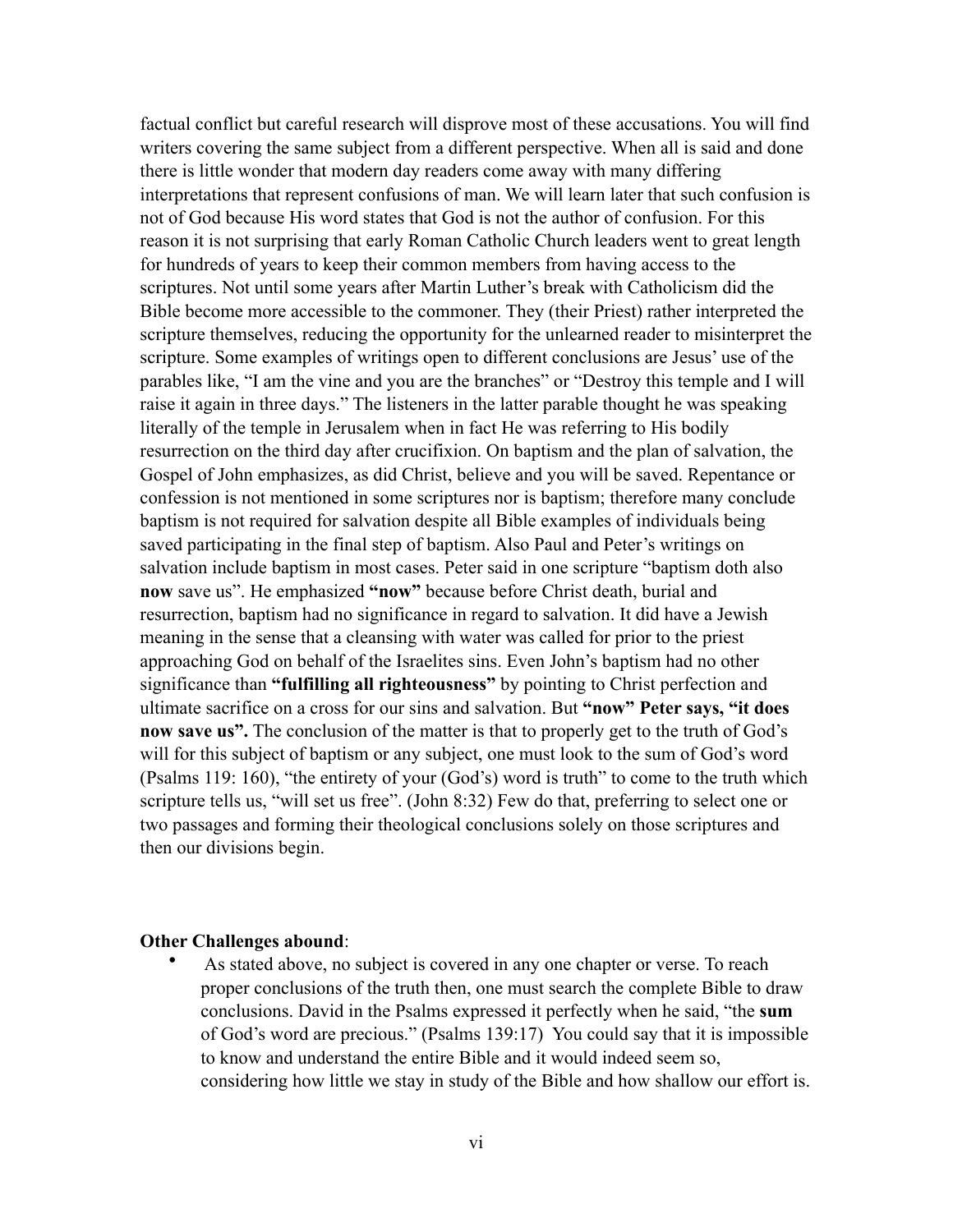There is no wonder why we understand so little and fall for so much misapplication and misinterpretation of scripture spewed from our pulpits.

- If we are to draw sound conclusions from the Bible concerning God's will, we must handle with care all of these complexities to include " rightly dividing the Word" as Paul wrote to Timothy. **God's will and way divided on the cross** as Christ died there and as the Curtain in the Holy of Holies at the Temple Split from top to bottom in Christ hour of death. The division or splitting of the separating curtain ushered in our access to God through our new High Priest, Christ Jesus. No longer would the Godly man have to depend upon a carnal Priest to intervene on man's behalf with God. We today can penetrate the split curtain and have fellowship with our God directly with Christ's authority if we accept Christ as our Lord. Much of our error and division today occur when we fail to "rightfully divide God's word" and fail to understand that things changed on the cross.
- No one Person, especially this writer, can claim to have it all right. It is a growing process of the highest order for us all. The best we can do is study prayerfully asking for guidance of the Holy Spirit and wisdom as we form our conclusions. I Peter 3:15 tells Christians, "Always be prepared to give an answer to everyone who ask you to give a reason for the hope that is within you." Papa bear would add, be bold in defending God's Word and His truths. Our faith in God's Word is being attacked openly and unashamedly in these modern times. Atheists boldly declare that there cannot be two truths about reality of life and **they are totally right. One has to be true and the other false.** The Atheist then boldly declares that our God is a figment of our imaginations and scientific explanations hold the truth of our world. They reject unapologetically the truths of God's Word. We can and should be just as bold as they in defending our faith as long as we have a solid background in the study of God's will. Be prepared. There is a battle going on in this world and we must be able to defend God's word at every turn.

Read and study His word, properly dividing His truths and forming conclusions based on the sum of God's word **using our God given intellect (Heart) and logic**.

• On logic, here is an example. Read Acts 8: 26-39 in a reference to the conversion of the Ethiopian Eunuch. We find that the Spirit leads Phillip to join with a traveling Ethiopian who is reading Isaiah 53, a prophetic scripture about the Christ. Phillip ask him if he understands what he is reading to which the Eunuch responds "How can I unless someone teach me?" Phillip then commences to teach him "**Jesus"**. The question for us should be, **"What does one teach when one teaches Jesus to one who is desirous of knowing the plan of God/Jesus to redeem his soul?"** We are not given every word Phillip said to the man. How can we find out what he taught regarding what the Eunuch must do to be saved "in Jesus"? First listen to what the Eunuch asked of Phillip after Phillip taught him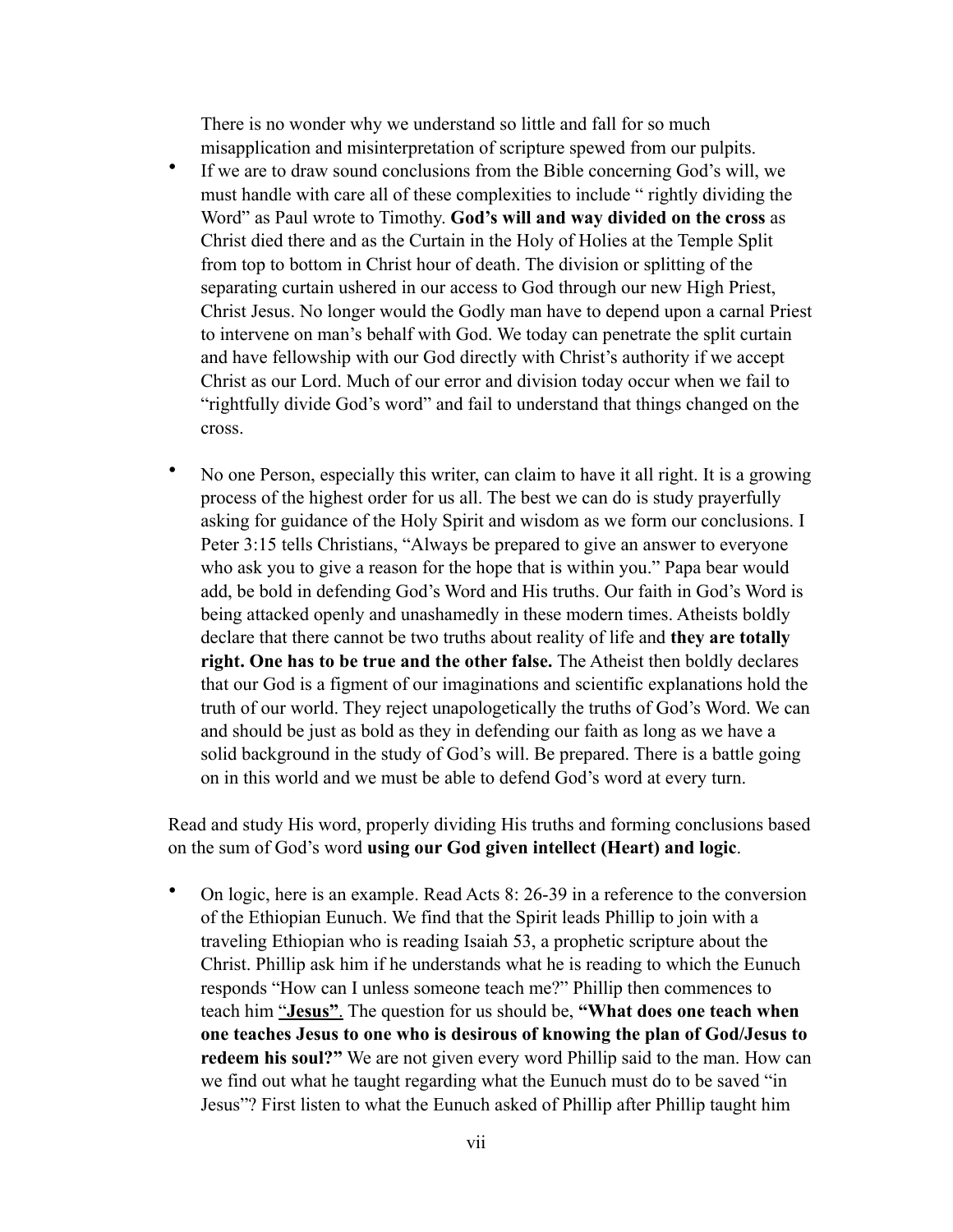Jesus, that is, tells him how one is saved in Jesus. The Eunuch sees water and asks at verse 36, "See here is water. What hinders me from being baptized?" Phillip answers him, **"If you believe with all your heart, you may."** The Eunuch said, " I believe that Jesus Christ is the Son of God."(This is a confession of faith (belief) in Jesus as the Christ). So he commanded the chariot to stand still and both Phillip and the eunuch went **down** into the water, and he baptized him. When they came **up** out of the water, the spirit caught Phillip away and the eunuch saw Phillip no more; **and he went on his way rejoicing after baptism**. Bring on the logic please. Why did the eunuch show such interest in being baptized? Would not logic lead you to believe that to teach salvation through Jesus, **Phillip must have emphasized baptism as a final step after believing and confessing Jesus as the Christ. Why else would the Eunuch seeing water ask such a question?** You might also say, "Hey I didn't here him repent of his sin?" No you did not, but would not ones logic also knowing that other scripture mentions repentance as necessary cause you to conclude that Peter also taught repentance of sin. Why was it not mentioned? Can we not again use logic to conclude that Phillip would have taught repentance at some point? If so, then the Eunuch's sincere desire to follow Phillips teachings by being **finally baptized**, led **Phillip to conclude and should lead us to conclude that the Eunuch had accepted Christ (confessed Him as Lord) and repented of Sin, even if not verbally.** Lets face it, not all items called for in different scripture referencing salvation are mentioned in one scripture. **But in every recorded incident of a person accepting Christ as their redeemer their concluding act is baptism**. **Look to each scripture in "Basic Bible References" (Conversion, Examples of) and see baptism as the final act in each occurrence**. To include belief, confession, and repentance and conveniently leave off baptism as a necessary thing is being a bit disingenuous and **illogical**. When you think about it one could conclude that one has a repentant heart without any physical or vocal response. A confirming confession of Christ as Lord would be a little harder to discern without verbalization, but not impossible. Baptism on the other hand requires a physical action, an action that will not be accomplished unless **God has truly worked** on ones heart. It is a humiliating act and often not convenient. **It's a work of God on ones heart and a physical act of obedience, a witness of faith**  for the saved. For the belief only crowd and their "mantra" that since salvation is free we do not have to complete the work of baptism; **baptism is not our work but a work of God on our heart bringing us to obedience**. Is it required? A complete study suggests baptism as an inseparable part of your belief, faith, and your salvation. Baptism testifies to your faith in Christ death, burial, and resurrection and is a physical picture of it. **But is it necessary**? God's word suggests yes, but it's up to Him isn't it. We will let God answer that **on our last day**. Knowing all that I have studied, **if it was feasible to accomplish immediately** after my believing in Christ, I would not bet my souls redemption on neglecting baptism. If one dies before reaching the baptizing water, is he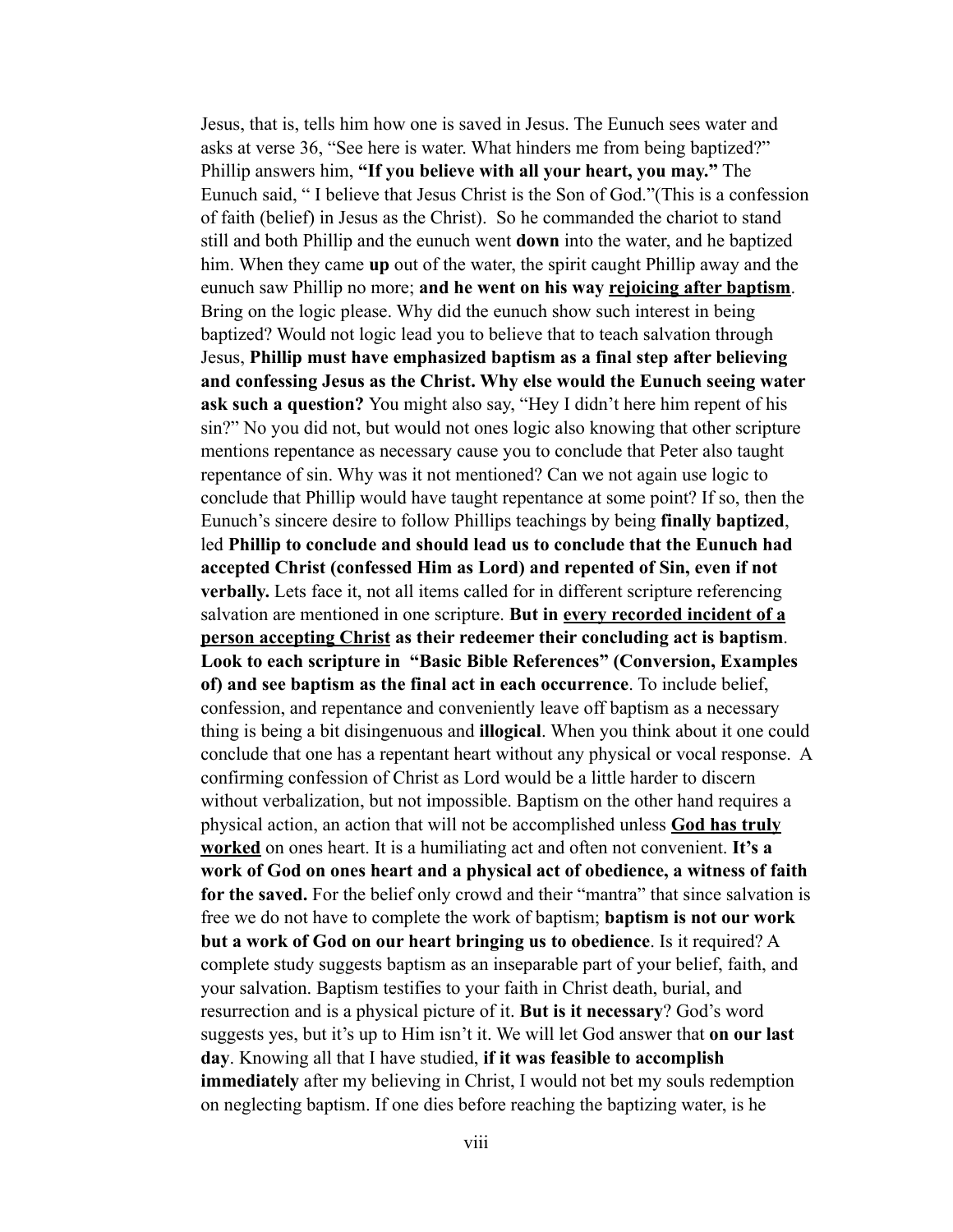saved? Or if one dies on the deathbed or battlefield before or because baptism by immersion could not be accomplished, is one saved? These are favorite entrapment questions of religionist who whish to challenge the idea of baptism as a part of salvation. We will discuss **God's foreknowledge of what act of obedience we would do if we were physically able. Have faith in God to know the heart of one in this position whether he/she would obey God's will if they had the opportunity to accomplish the act of baptism. God can save whom he wishes.** What do you think?

• Interpreting scripture properly surely requires a healthy dose of logic and common sense. God does not waste a lot of words on us mere humans and he certainly expects us to use our God given intellectual logic, our spiritual soul, His Holy Spirit, to completely understand His will and word. As John said, "I suppose if everything Christ did **(or John could have said, "Stated")** were written, the world would not hold the books". (Parenthetical statement added by author).

### *Your critical discussion of what follows is encouraged and may God bless you for it.*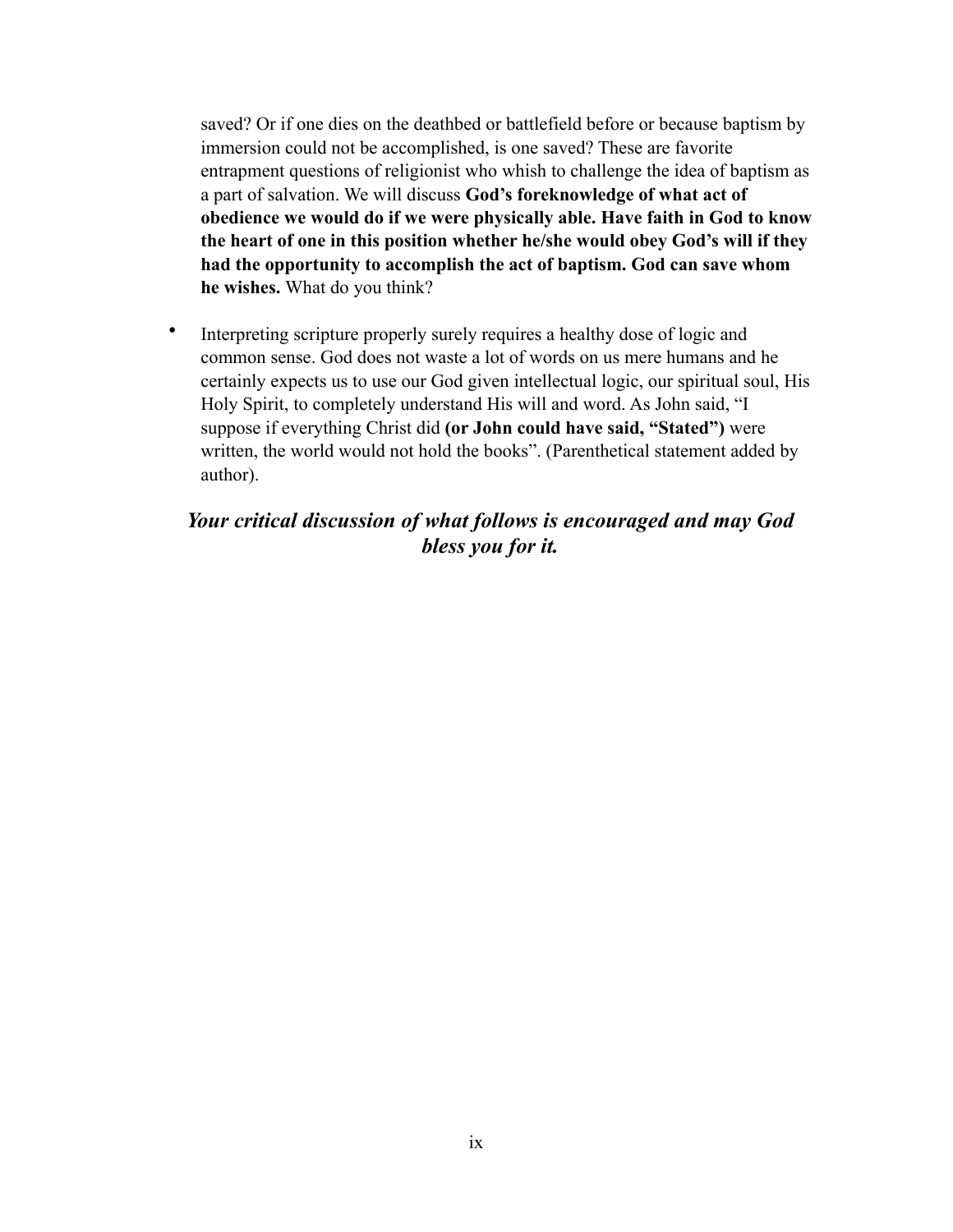#### **Papa Bear's Forewords**

#### *This is written first for My Grandchildren. If any other find it helpful, bless you.*

This writing is a result of 45 years of Bible study with intense study the past two years, 2008-2010 by Papa Bear with Granny Esther beside me studying together and offering support and yes, her engaging challenge to my understanding. Her challenges and support were appreciated and incorporated many times. Nevertheless I am left with the sole responsibility of claiming all of what follows. I fully expect that Esther, you and others will disagree with many of the conclusions herein even counting my convictions as **arrogance at times**. One thing for sure, Papa Bear's understanding of God's Word and His will has evolved over years and continues to evolve. In fact, it has taken much longer, more like 59 years of exposure to God's Word, to form this work. I suppose my religious upbringing began in the early 1940's when the Bearden family of Great- Great Grandpa, Pappy Bearden, and Great Grandpa Clayton Bearden, Grandfather Willie Bearden and Father Willie Ocile Bearden settled in what we called "the Panhandle of Dallas and Perry Counties, Alabama. They farmed some 300 acres of land there until around 1946 growing every thing imaginable, mainly to feed the family and perhaps trade for more durable goods bought principally off what we affectionately called **"The rolling store",** a rickety old bus, which delivered commodities once per week from Selma, AL. It was an exciting adventure for us kids (Aunts Clara, Shirley and me, Billy) to sit on a red clay bank waiting to hear the far off horn of the approaching rolling store coming down the old graveled road from Selma, AL. What a treat it would be if we could convince Grandma (Mama) to let us buy or trade a chicken or some home made cane syrup for a few sticks of striped candy or maybe a little vanilla flavoring for the fresh warm cows milk we had every morning with our fresh sugar butter biscuits cooked in an old wood stove oven. This was a time during and soon after WWII when commodities were scarce so the family had to scrap to live, not unlike others all around us. There was little money but farmers probably had it better than many city dwellers in that there was plenty to eat and trade for staples. I can remember hearing stories of how kinfolk from Birmingham would show up at our doorsteps on weekends looking for something to eat out of our huge garden. There was no electricity and the refrigerator was the water well out back where we would let our milk and other perishables down into the well in a bucket to keep it cool and unspoiled. The same well watered the mules, as Dad and Pa Paw would bring the mules in from a hard day plowing. Your bathroom was a tub of water on the back porch and the toilet was a long cold walk in the backyard where many a varmint roamed and the Sears catalog was your slick toilet tissue and casual reading all in one. Entertainment consisted of sitting on the sprawling front porch in the evening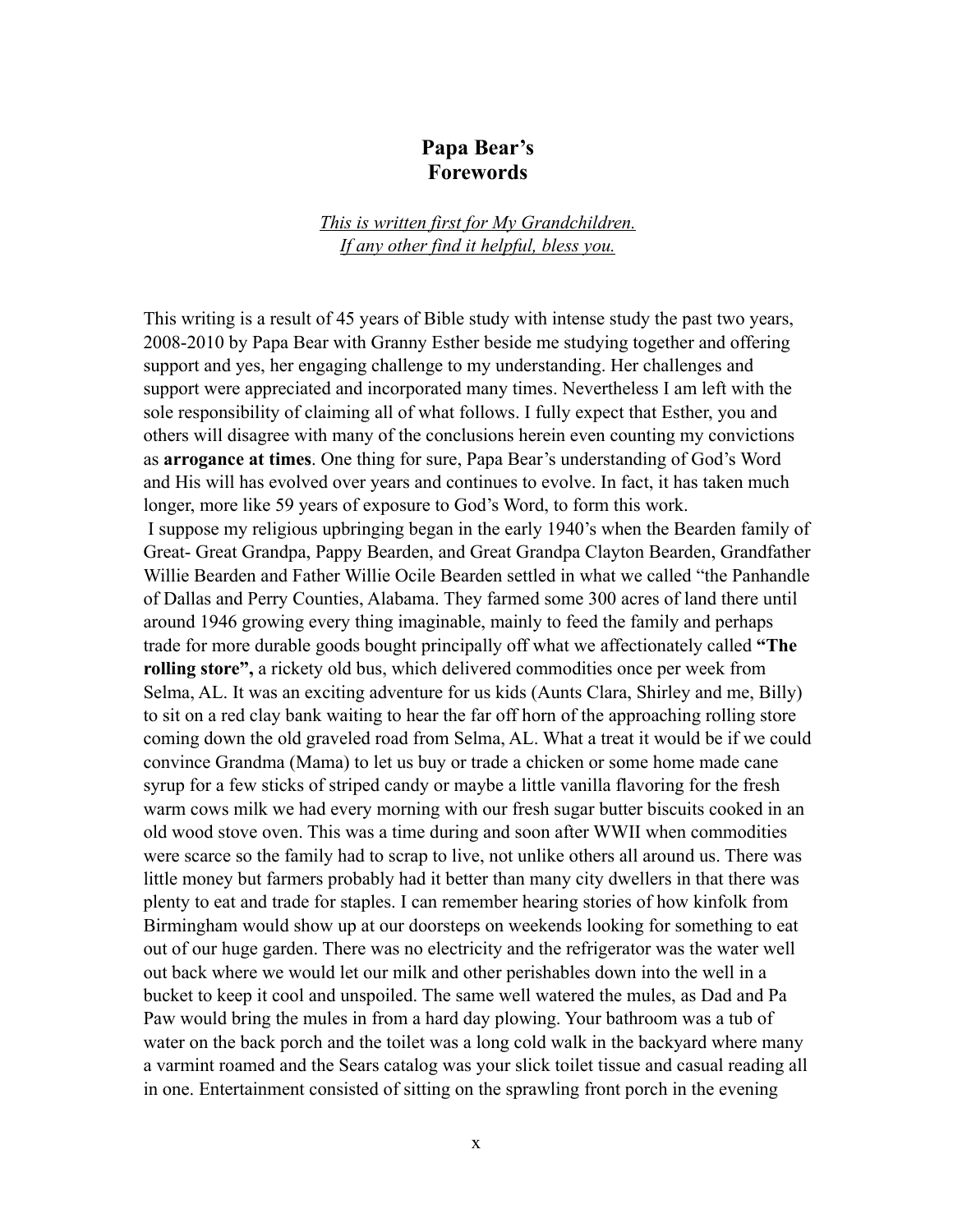listening to the whippoorwill and hoot owls in the surrounding wood- lands. As we got older, I remember and cherish the hours we spent on the front porch harmonizing any song that came to mind. All you had to do was start it and the whole family knew it and immediately joined in perfect harmony. If there was anything our family was noted for it was, **"That family can sing".** I was never sure if we really were that good at singing but there was never a doubt we loved to sing.

There was a small community of families in the Panhandle and Medline Baptist Church and Fellowship Baptist, both a 4-mile wagon ride away, were our two church congregations of the area. They served us spiritually and for most adults in the community represented the larger part of their educational background. Let me tell you if there was nothing else in your educational background other than years of Bible study and reading and writing, one could get along pretty well in the first half of the last century, at least in Perry County Alabama.

I shall never forget lying on a homemade quilt in the back of a mule pulled wagon looking up at the stars as we rumbled down the dirt road back home after Wednesday night Prayer meeting. Pa paw had an old car but we had to save rationed gas for going to town for business reasons. Great Grandpa Clayton had a fancy horse buggy but just he and Grandma rode in that so our old work wagon pulled double duty for the rest of the family. Grandpa Bearden, who died at the early age of 48,was the song leader for Medline Church at the time so we rarely ever missed a service. About this time Dad was off to Japan in World War II so Pa Paw was my only male mentor. This had to be the beginning of my exposure to spiritual life balanced with our physical needs. Both were nurtured carefully for in such a stark environment, life was a balancing act between the Physical and the Spiritual realities of life. One had a complete understanding in these backwoods that God or some powerful manipulator of nature had control of our lives and we needed all the help we could get to live. Later, just before I and two of my Aunts who were near the same age were to begin school, we moved to Dallas County, Plantersville, AL. Quite a move up in the world, all of 9 miles, but what a change in environment and a long move as far as we kids were concerned. There was electricity in the form of a single light bulb strung from the ceiling now instead of kerosene lamps and there were real stores to replace rolling ones. I can't recall exactly but I believe there was at least one slag paved road in town. A railroad ran rite smack through the middle of town spewing burnt coal dust and smelling up every thing with its distinctive smell. What a deal! Still no running water or indoor toilets till the early 50s. The Plantersville Baptist Church, eventually next door to our home, became our new church home and it was here at age 9 I first believed in Christ as my Savior and was baptized (immersed) in Mulberry creek along with a group of other believers, scared to death after a Hell fire and Brimstone preacher came to town for our annual revival. I'll never forget, he drove a big white Cadillac and wore a white sport coat and white buck shoes and I do believe he wore a big diamond on his hand and slicked back hair, kind of like a rock star. My Baptism, I later found out, sixteen years later from the Baptist preacher who baptized me, **was not for the remission of sin but was symbolic only and showed that "in good faith" I had been accepted into the "Plantersville Baptist Church" as a Baptist. I was saved the**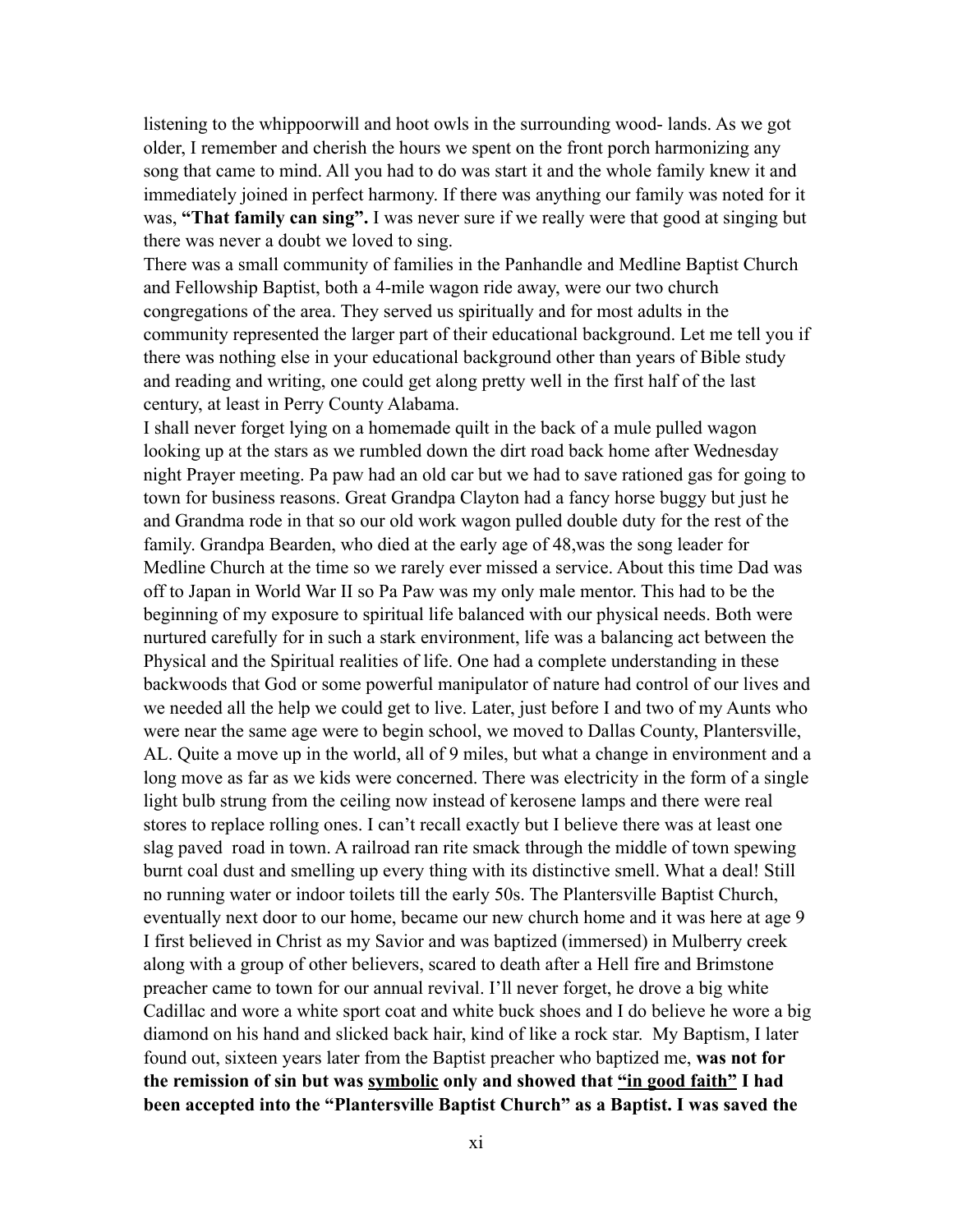**moment I believed, he informed me.** Well, I was not so concerned about being "in the Baptist Church of Plantersville" so much as I wanted a ticket to Heaven by being **"in Christ".**

I supposed it had all happened in accordance to what the preacher said was God's Will and that was good enough at nine years of age but I had a lot of thinking to do. In my early twenties after finally spending some time in studying the Bible, I learned from my study of God's Word that one who was saved by the blood of Christ sacrifice would have necessarily, **after believing, been baptized as a last step "into Christ".** Baptism then meant much more than this preacher suggested and **should not have occurred after supposed salvation but before**. My preacher "**got the cart before the horse."** Before learning what the true way to salvation was, I will have to tell you, other than continuing to attend worship three times a week in my teenage years, I would not say I had a lot of in depth study of God's word. Exposure; yes, study, no. My Mother, Lula Dee (Mama Dee to the grand kids), made sure there was plenty of exposure by going to church but I do not remember a lot of study on my part, in the home or church. Church as far as I could tell at that stage of my life was for social fun and camaraderie and if attendance would save me, I was surely saved.

 I went on to College at Auburn and my attendance and study of the Bible there were ashamedly, non- existent frankly. Not really having a good background in studying God's plan for us, I began as most probably do, making big decisions without God's input. Decisions such as my first real **licensed marriage** (you'll understand this highlighted term later) and career choices were the biggest decisions I made on my own. Most of these decisions were without a firm knowledge of God's Will; I'll have to say. I would not recommend this approach to any young person but I am not naïve in this regard. Most people certainly can relate to the error of neglecting God's Will in their life and realize there is a cost. There are few who seeks God's leadership in their life decisions so it's no wonder our lives or so messed up. Papa Bear has made many mistakes in life and they all hurt him and those around him. **I have one plea to all that are dear to me**. Please do not neglect your study of God's Word and seek his guidance in your life's decisions always and exercise patience in waiting on God's guidance. Begin early and, I beg you personally to do your own study and don't rely totally on someone else's study and conclusions including conclusions I may make herein. Prove through God's Word all that you are taught if it be true or not. To those I hurt in my sin and decisions, I beg for your forgiveness.

Let me also so express to my Children and their Mother these words. I am nearly certain that my first marriage to your Mother was not of God's Will but can say without a doubt; God used that decision, mistake or not, in a most glorious way. He gave us two wonderful sons whom we love dearly and your mother was a dear and loving mother not without problems of her own. But God in however way He used that union, provided me with the most precious inheritance I shall ever have and that is exposure and acceptance into the Lord's true Church, *the church of Christ* as Paul called it. The earthly church body by that name is **imperfect and evolving**, however it represents to me the closest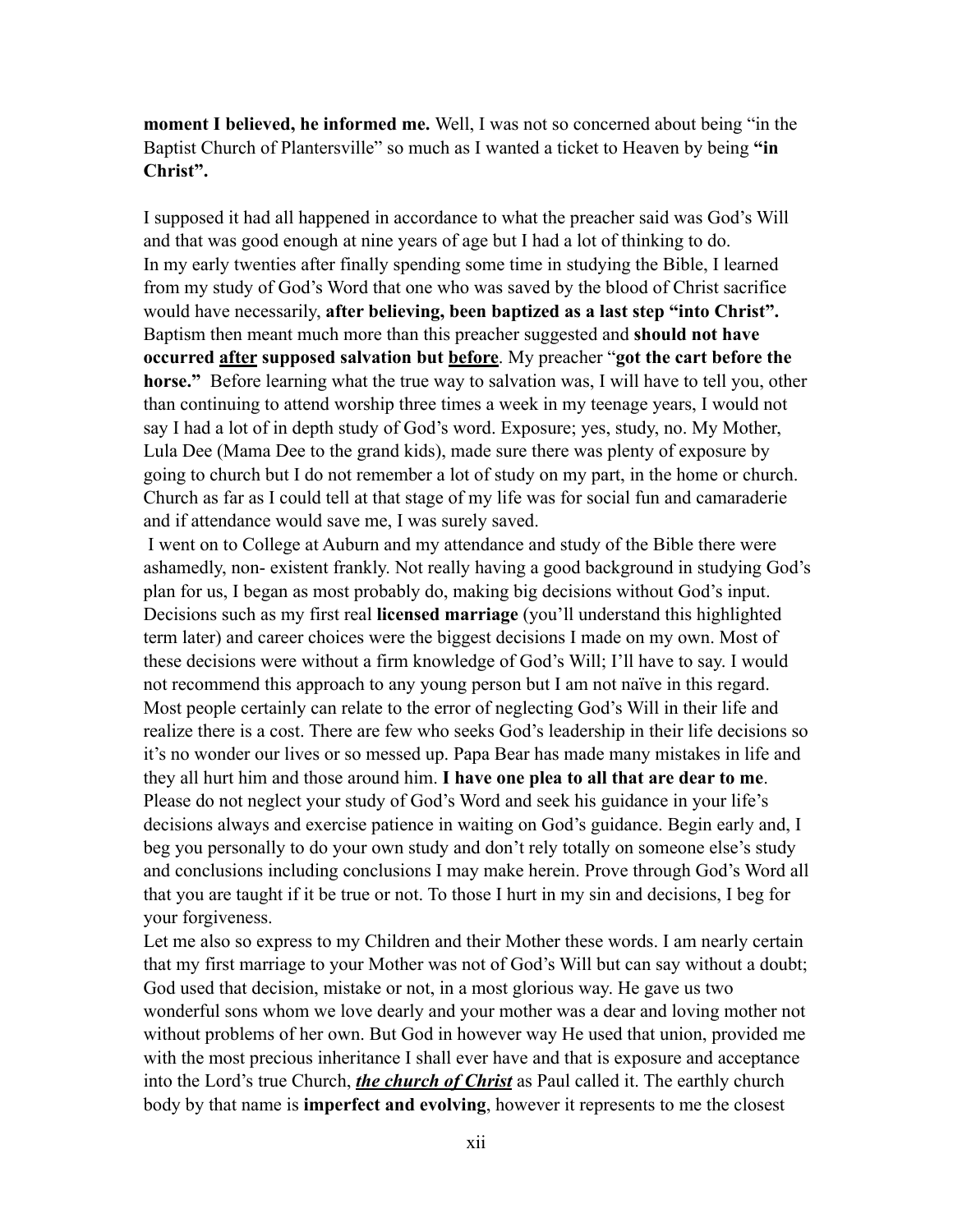religious body on this earth today to being the church that Christ died for and described in New Testament scripture. Its charter has been from its inception to "**restore" Christ Church** to its intended Glory and **abhors any attempt to "reform"** or rebuild any other body than the one described in New Testament Scriptures. I must say I identify with this body knowing full well that there will be many who will throw this book as far as they can because they truly hate the church of Christ.

 I do understand Peter's reluctance to identify himself as one of those with Christ. To admit it, one risks no small amount of criticism. I remember one close family member telling me **"you always did tend to be weak and follow anybody that came along."**  That was a mean spirited hurtful statement rejecting the fact that I had the audacity to join another Church other than the one I was brought up in. That of course hurts, but as a family in Love, we get over it. Let me say once again; the group calling itself The Church of Christ has over the years shot itself in the foot on more than one occasion as it portrays its understanding of God's Word in what many consider to be arrogant and an unloving way. Much of this stems from the Churches effort to speak where the Bible Speaks and be silent where it does not speak to a subject. They make special effort to use Bible expression for Bible subjects, to answer questions **with the sum of God's Word refraining from settling on an answer based on one or two favorite writers**. Finally they catch a lot of grief as they boldly and unapologetically take a stance on all scriptural based answers. This boldness, while it answers Paul's admonishment of Timothy to be bold in his handling of the word and dealings with teachers of error, causes hard feelings of those who reject this approach and perhaps the truth. There are individual congregations of Churches of Christ today who stand on decisions of theology, which are from a scriptural standpoint, questionable in light of God's Word. There will never be absolute perfection in any congregational body as men attempt to lead just as we are not without mistakes and sin as Christians in our individual lives. There are invariably other possible missteps in regard to this group but once again I will say *the Churches of Christ to my knowledge and experience comes closer than any other body to the one true Church mentioned in the New Testament.* It is acknowledged that the very idea that there is **"one true Church which Christ died for"** is foreign to most of the religious world today save three bodies possibly; the Roman Catholic Church, Greek Orthodox Church and the Church of Christ. The rest pretty much hold the line, **"It doesn't matter where you attend as long as you attend". Any church congregation will do. TV preachers will say attend the church of your choice, that is, do your own thing.**  When there was no King in Israel Judges 17: 6, "everyone did what was right in their own eyes", and look at their catastrophic results. I defy anyone to put together a complete sum of God's word in a study and come away with the conclusion that God accepts the conclusion that any old way will do in following or worshipping God. And the world says, "Well that's a little arrogant in itself." *So it is what it is*. What you read here are simply my own conclusions based on my prayerful study of God's Word. Most that diligently study God's Word over time will tell you that we learn something new in our study each time we open our Bible. Our understanding grows and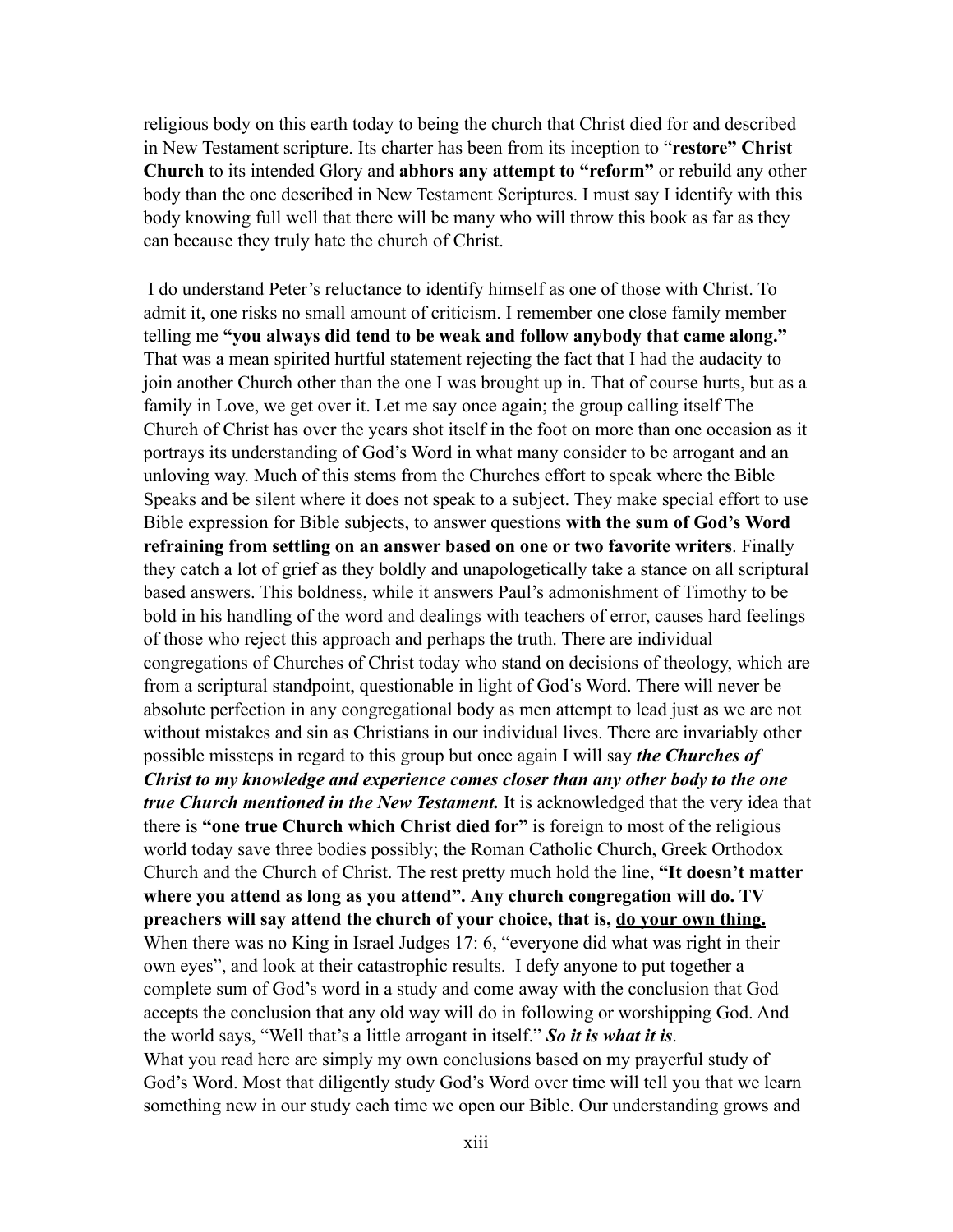changes over time, which I suppose is a direct action of the Holy Spirit of God that is buried within His word and His word is living as His Holy Spirit. You can be sure God's word never changes but no doubt we do physically and mentally change (evolve) and hopefully so does our knowledge of God's will. I guarantee you that within a day after publishing a limited edition of this little book I will regret having espoused some conclusion made herein, wishing I could change it. Sadly, that may not be possible in my lifetime and I will have to ask here and now for God's and your kind forgiveness where I err. To my children and grandchildren, do your own study and take responsibility for your own conclusions.

 I can only pray that some of what is discussed herein will be useful in your journey. **In their walk I hereby give any of my children or children in their line my permission to correct or add to and republish this writing giving due diligence to the** *sum and truth of God's word and so long as they are "in Christ church"***.** What I mean by "in Christ church" is **The** c**hurch** that you, my children, after careful and complete study of God's word have determined to be that Church described in New Testament Scripture, especially in its faithfulness to **name, items of worship, salvation and Love**. In your life's walk, seek continually the Church Christ died to establish which is only depicted in the Bible, specifically the New Testament scriptures and prophesied in the Old Testament. Avoid if you can any assembly that is not trying to **"restore" the one "true Church of God" and know that there is "only one church" and not many as the world will have you believe. If you do not buy that idea, find one example in scripture, which refers to multiple churches. You will find Paul greeting the several congregations of** *the church* **but never will you find the word "church" as an entity used in the plural sense.** 

**Prefer the company of those who earnestly seek God and feed their spiritual selves**  daily on His word. That does not mean to avoid those who don't. We must live in this world and until Christ returns we must interact with all men. Otherwise, how could we fulfill Christ Great Commission for His disciples to go unto the entire world and teach others? You cannot do this and not live in the world. You can and must live a life that is **balanced and "in Christ"** while **trying** to avoid life's sinful **traps. May God bless your efforts and know you will never be perfect** *except* **" in Christ".** *What must I do to be saved, to be "in Christ"?* **That is the most important question mankind or you will ever ask. It is the single question this writing sets out to answer and it is hoped that will be accomplished.** 

**May God help you to understand and accept the guidance provided and help you to prove to your satisfaction the truth of your own conclusions.** 

**God Bless you.**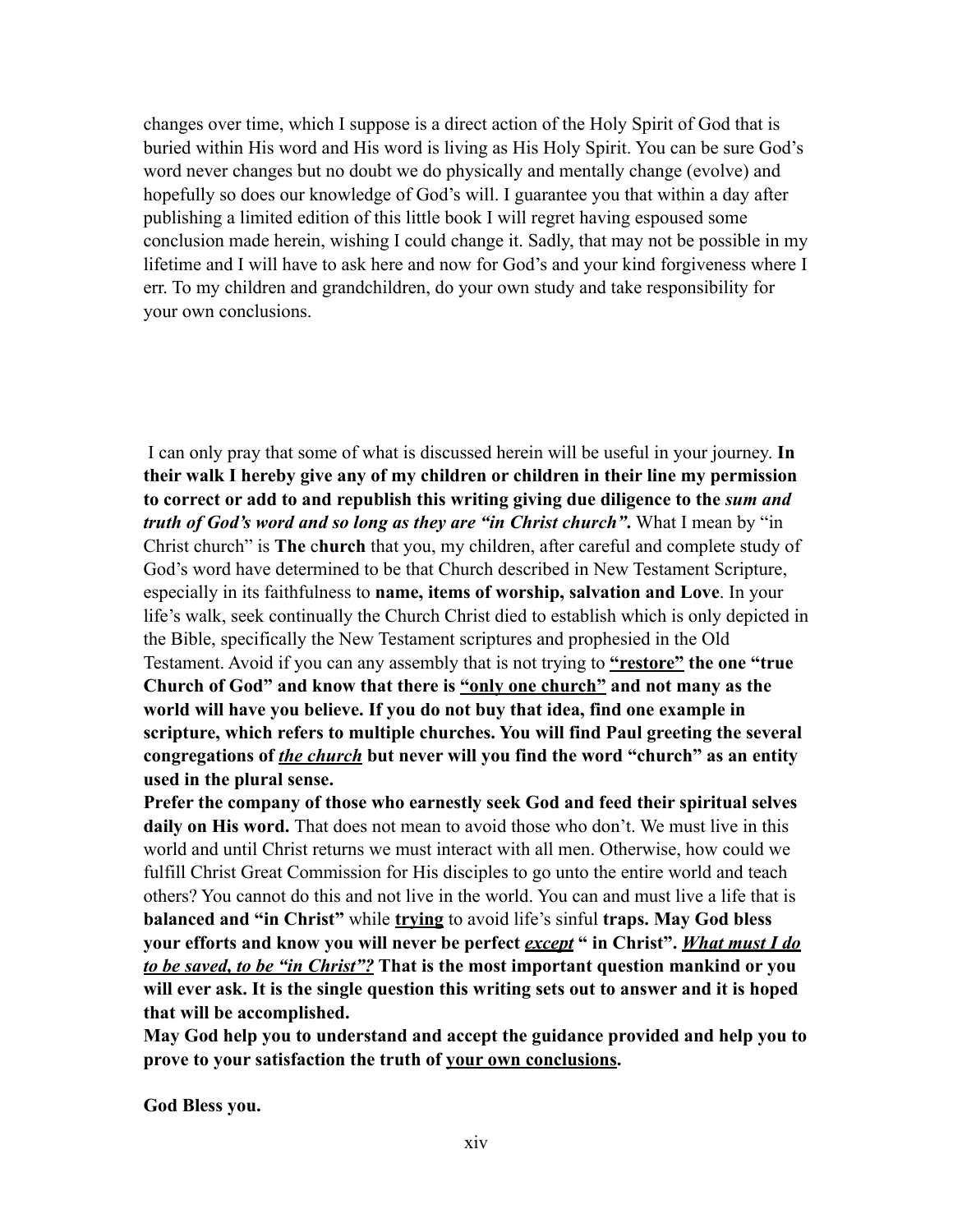



Papaw/Willie Bearden Papaw/Willie Bearden and his favorite Bird Dog